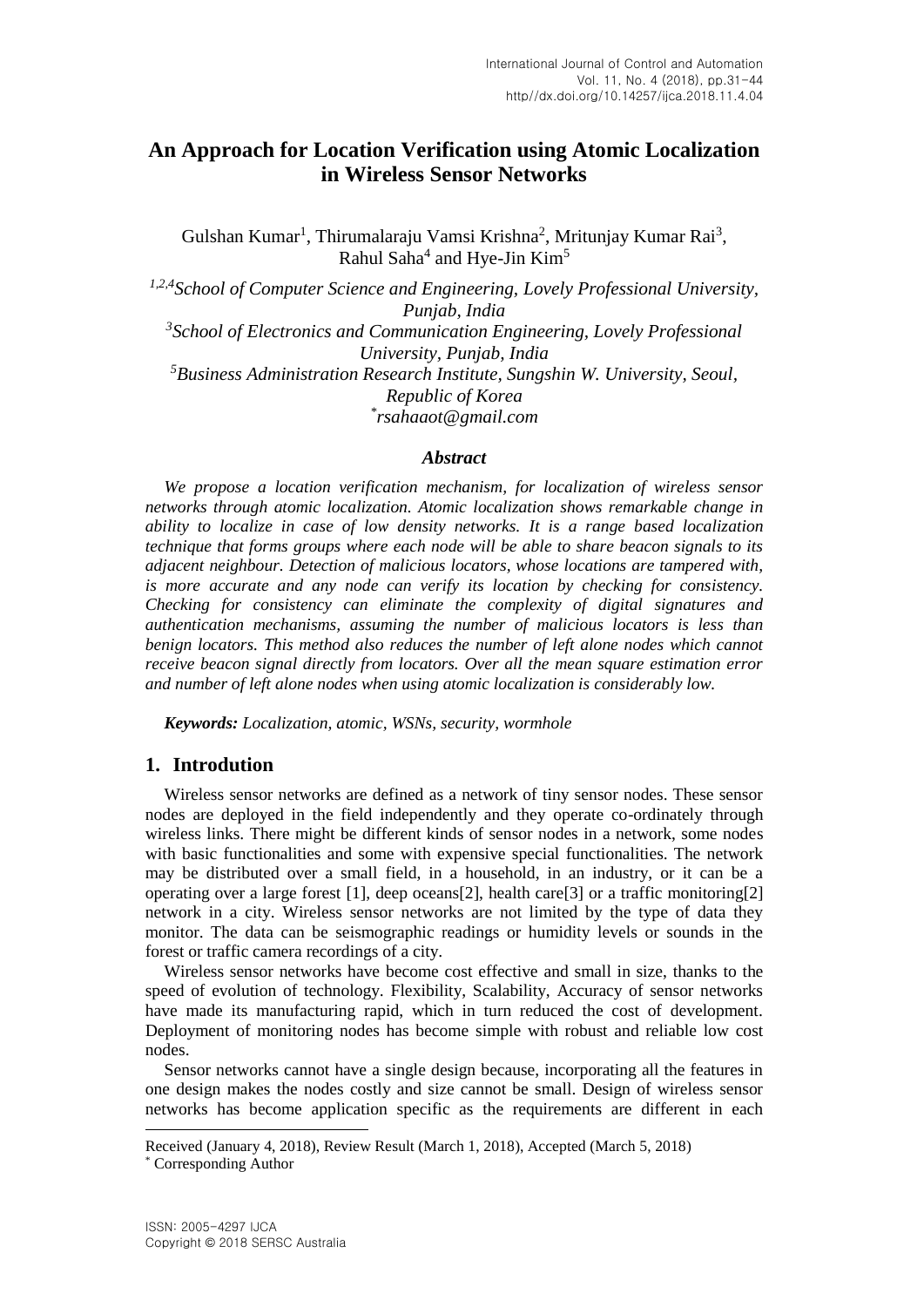application. A military application demands secure communication[4], A healthcare application demands accuracy[3], An environmental monitoring scheme demands for robustness, A traffic monitoring scheme demands for longer lifetime. This might be the reason that the sensor networks are attracting attention of researchers to address these design constraints, improving existing protocols.

Localization is referred to the process of identifying the location of sensors with the help of anchor/beacon nodes. Wireless sensor networks as stated above, have limited resources. All the sensor nodes cannot have location awareness independently as they are deployed ad hoc in the network and some other factors such as cost, power constraints, size etc. In some cases, the GPS systems cannot be employed as the environmental conditions[6] restrict the communication with satellites *e. g.*, monitoring applications in deep forests, ocean depths, household application in case of basements and dense concrete structures. Location of sensor node is very important in many applications. Without the location information, the data collected is of no use. Thus the sensor localization is an important domain in WSN. Mobility is an important indicator of development. Mobile sensor nodes are required to have location awareness. To identify the location of all the nodes in the network, some of the nodes in the network must be self-aware of their own location either by placing them in a fixed known location or by providing them with GPS like systems. These nodes are referred to as Anchor/Beacon nodes. A sensor node to identify its own location, it communicates with the in-range anchor nodes. The beacon signals send the location of beacon nodes. The sensor nodes find the distance and/or angle between anchor node and sensor node. From all the information of anchor nodes' locations and distances, sensor nodes calculate their own location. For finding the distance and angle, many range based localization techniques were discovered, such as ToA (Time of Arrival), RSS (Received Signal Strength), TDoA (Time Difference of Arrival), AoA (Angle of Arrival), Directional Antennas[6], [7].Connectivity based localization algorithms were a great success where the accuracy is not a critical requirement. Localization of sensor nodes with of use of connectivity information of nodes is called Range free localization[8], [9]. Some popular algorithms are DV-Hop localization algorithm[7], [10]–[12], LCB (Localizable Collaborative Body) algorithm[6] and centroid localization algorithm[6], [7], [10], [11].

# **2. Secure Localization**

Wireless sensor networks are usually installed/deployed in unattended and insecure locations. Nodes cannot be made completely tamper proof, as it increases cost[2], [6], [13]. The importance of localization process and the need of accuracy is an attractive target to attackers[2], [6], [14][29][30]. Attacks on localization process can cause significant confusion and may also degrade routing mechanisms.

Attackers can jeopardize the localization process which in turn affects the monitoring tasks[13]. For example, a sensor at the summit of a mountain is misleading into believing that it is located at the bay of ocean. This misleading information can make most of the routes in the routing table, invalid. It is well known that, stale routes and inefficient routes consequently cause energy consumption. The localization issue in under no specific adversary has already been well studied. No specific adversary scenarios include ranging errors and computational errors. Ranging errors can be overcome by Distance Bounding Techniques, VerfiableMultilateration technique[8], [13], [15], Directional Antennae-Based Schemes, Transmission Range Variation-Based Schemes, Hybrid Schemes. Many algorithms were introduced to overcome computational errors as such Mean square error estimation[13], Maximum likelihood estimation, Gradient descent based estimation[8], Kalman filter algorithm[7], Cuckoo search algorithm[16]. However, adversary is a problem to be addressed when the network is under attacks. Non coordinated attacks such as Rushing, Masquerading (Sybil attack), Misuse, Anomaly attacks[17] and coordinated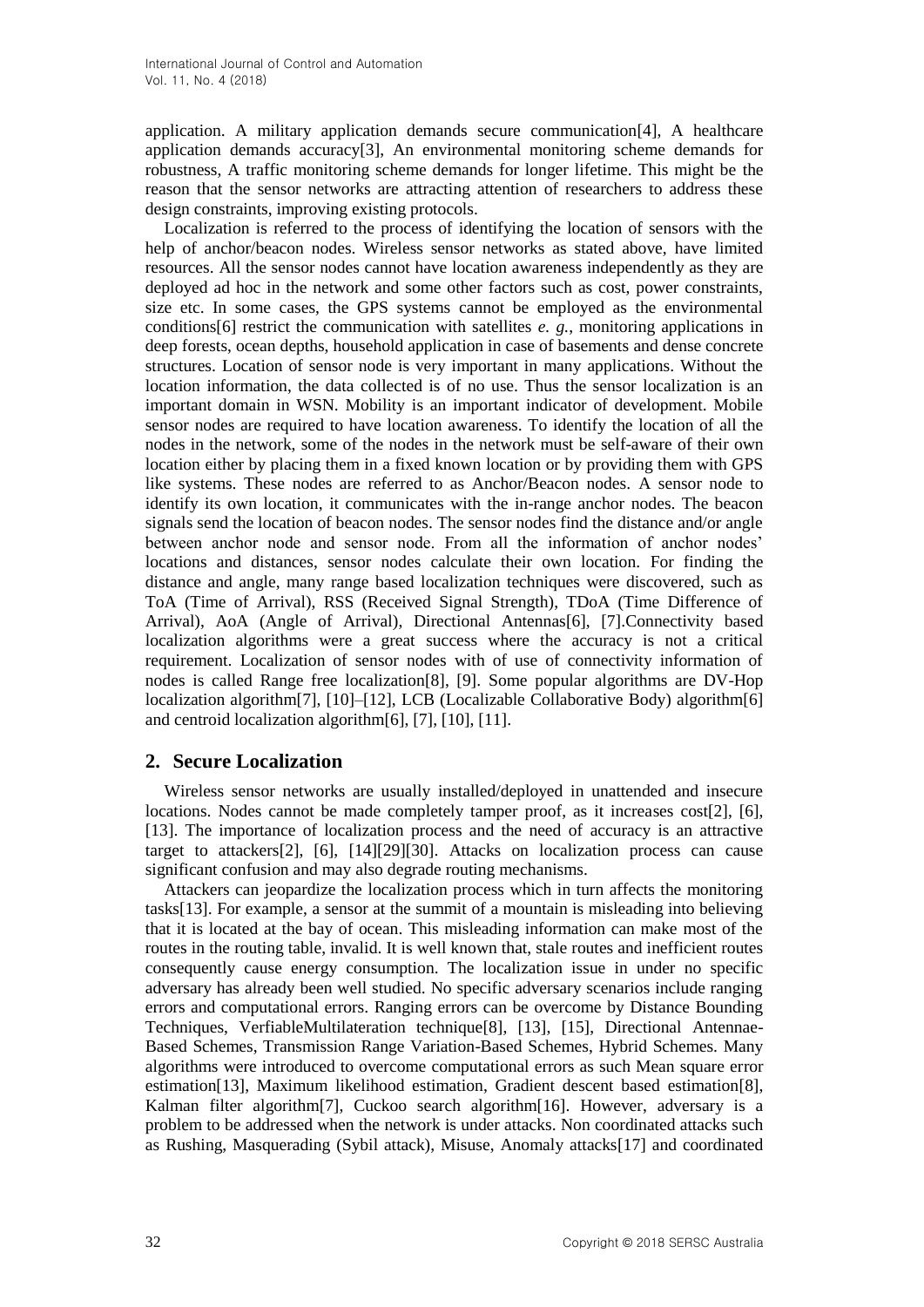attacks such as Distance consistent spoofing attack[14], wormhole attack are still needed to be overcome.

#### **3. Atomic Localization**

<span id="page-2-0"></span>Atomic Localization is a local process of sensor nodes to identify its surrounding nodes locations in reference to its own. This local mapping of neighbours for each node helps to verify a node's location once it has acquired its location estimation with the help of beacon nodes.



**Figure 1. Formation of Distance Vector at each Node**

A sensor node, when it wakes from the sleep state, sends Dist\_Est (Distance Estimation) packets to its neighbour sensor nodes. The sensor nodes respond with an Ack packet. The round trip time of the two signals will be used to calculate the distance[14] between the two nodes. This process is done at each node as shown in [Figure 1,](#page-2-0) to identify its distance vector,  $D_i = \{d_{ia}, d_{ib}, d_{ic}, d_{id}, d_{ic}, d_{if}, ... \}$ . When a node sends Dist\_est signal, the receiver responds with Ack signal. The sender node calculates the total round trip time period including processing and buffering delay in the mac layer. The responding node, when it receives the Dist\_Est signal, it starts a clock in its mac layer and stops when sent back the response. This delay time is included in Ack signal to the sender. The delay time subtracted from total round trip time to estimate the actual time of travel as shown in [Figure 2.](#page-2-1) The TOT mechanism is prone to errors, interferences and attacks. But this is the simplest technique without the need of extra hardware functionalities. One can always go for RSSI[28] with variable power antennas that are more accurate ranging mechanism. But it needs special hardware functionalities which could increase the cost of network.

<span id="page-2-1"></span>

**Figure 2. TOT Mechanism with Secure Round Trip Time Estimation**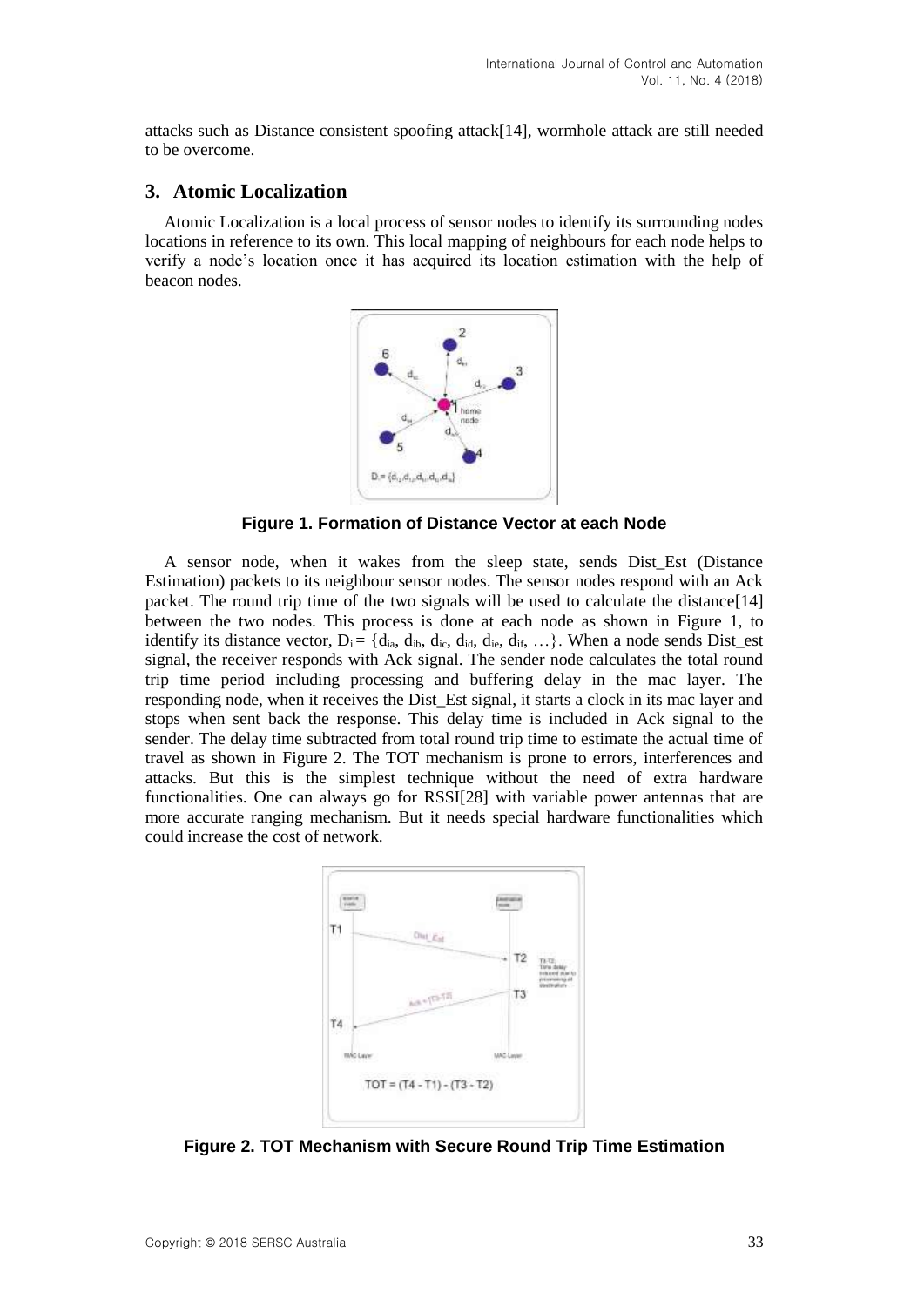Once the distances to all the neighbours are known, the sensor node selects a node at random. A distance vector table is created as shown in [Table 1,](#page-3-0) the distance vector of home node (say node-1) is added to the table. The distance vector from the new node (say  $D6 = \{d_{61}, d_{62}, d_{63}, d_{64}, d_{65}\}\$  is received and is added to the table. If the nodes are not in direct range, the distance will be represented as infinity. In practice, it can be a large value compared to the maximum range of a node.

| <b>Distance</b><br><b>Vectors</b> | D <sub>1</sub> | D2       | D3       | D <sub>4</sub> | D <sub>5</sub> | D <sub>6</sub> |
|-----------------------------------|----------------|----------|----------|----------------|----------------|----------------|
| D <sub>1</sub>                    | $\theta$       | d12      | d13      | d14            | d15            | d16            |
| D2                                | d21            | $\Omega$ | d23      | d24            | d25            | d26            |
| D <sub>3</sub>                    | d31            | d32      | $\Omega$ | d34            | d35            | d36            |
| D <sub>4</sub>                    | d41            | d42      | d43      | $\Omega$       | d45            | d46            |
| $\overline{D}5$                   | d41            | d41      | d43      | d44            | $\Omega$       | d46            |
| D <sub>6</sub>                    | d61            | d62      | d63      | d64            | d65            | $\Omega$       |

<span id="page-3-0"></span>**Table 1. [Distance Vector Table](#page-3-0) of a Node**

Then the next node chosen is the node which is in direct rage of node 6. Similarly, distance vectors of all the nodes are added to the table. This procedure at each node forms a set of distances to all its neighbours and their mutual distances to perform atomic localization. The distance vectors are exchanged between neighbours. When node 1 receives distance vectors from its neighbours, it forms the atomic graph of its neighbours.

Atomic localization can be explained with the help of a simple example. Showing in the [Figure 3,](#page-3-1) is a node 1, performing atomic localization. The node 1 selects a node at random, and assumes it to be the reference or at 0 degrees.

<span id="page-3-1"></span>In step 3, as shown in [Figure 4,](#page-4-0) the next node chosen is the common node for node 1 and 2. From the distance vectors D1 and D2, the distances d16 and d26 are extracted and reference location of node 6 is identified.



**Figure 3. Atomic Localization Process Step 2**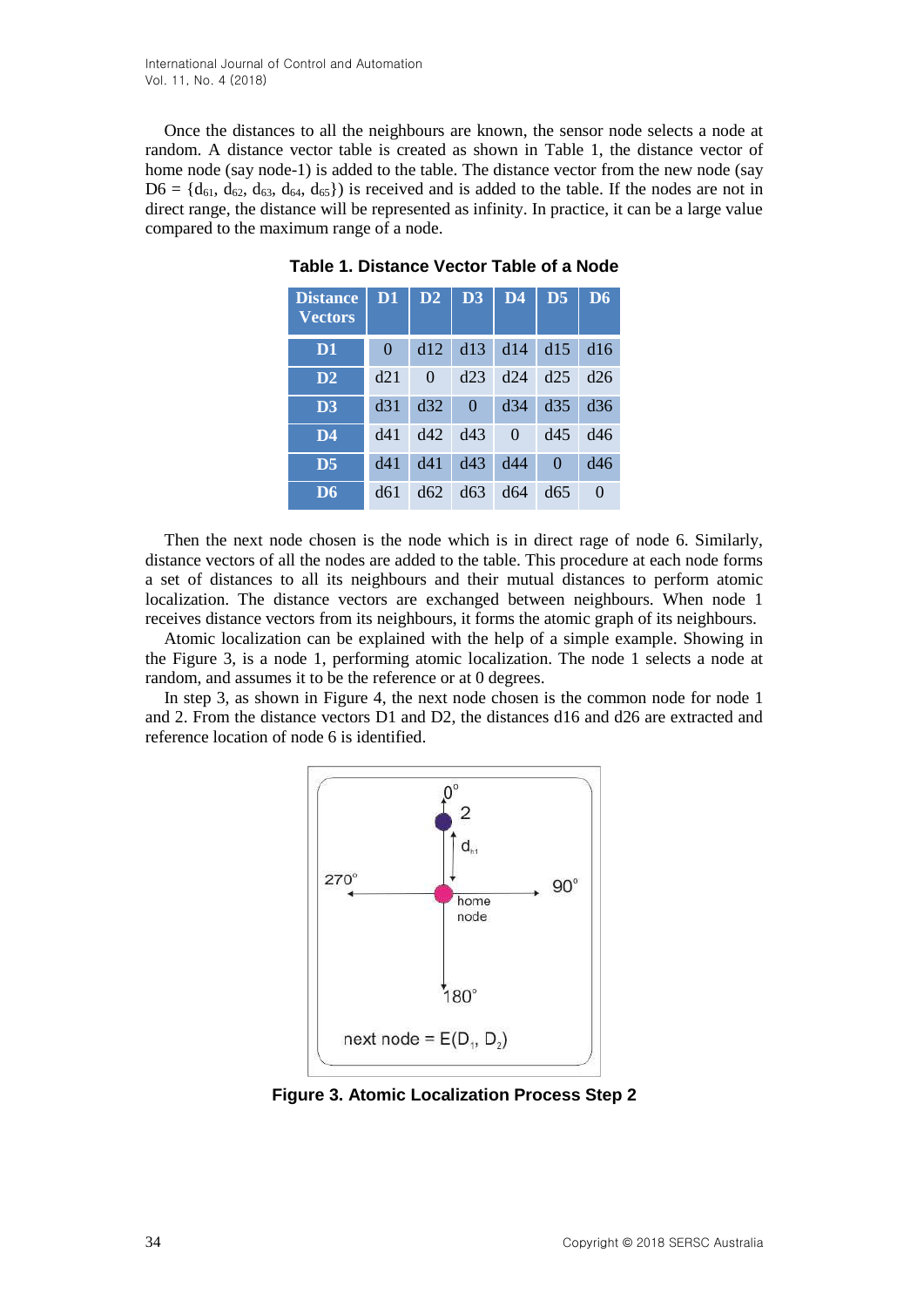International Journal of Control and Automation Vol. 11, No. 4 (2018)

<span id="page-4-0"></span>

**Figure 4. Atomic Localization Process Step 3**

<span id="page-4-1"></span>Similarly, the next node selected is the common node of node 1 and 6 and is not already a part of the network. This process as shown in [Figure 5,](#page-4-1) will be continued till all the nodes in range of node 1 are added to network.



<span id="page-4-2"></span>**Figure 5. Atomic Localization Process Step 4**



**Figure 6. Atomic Localization Process, Verification of Closure**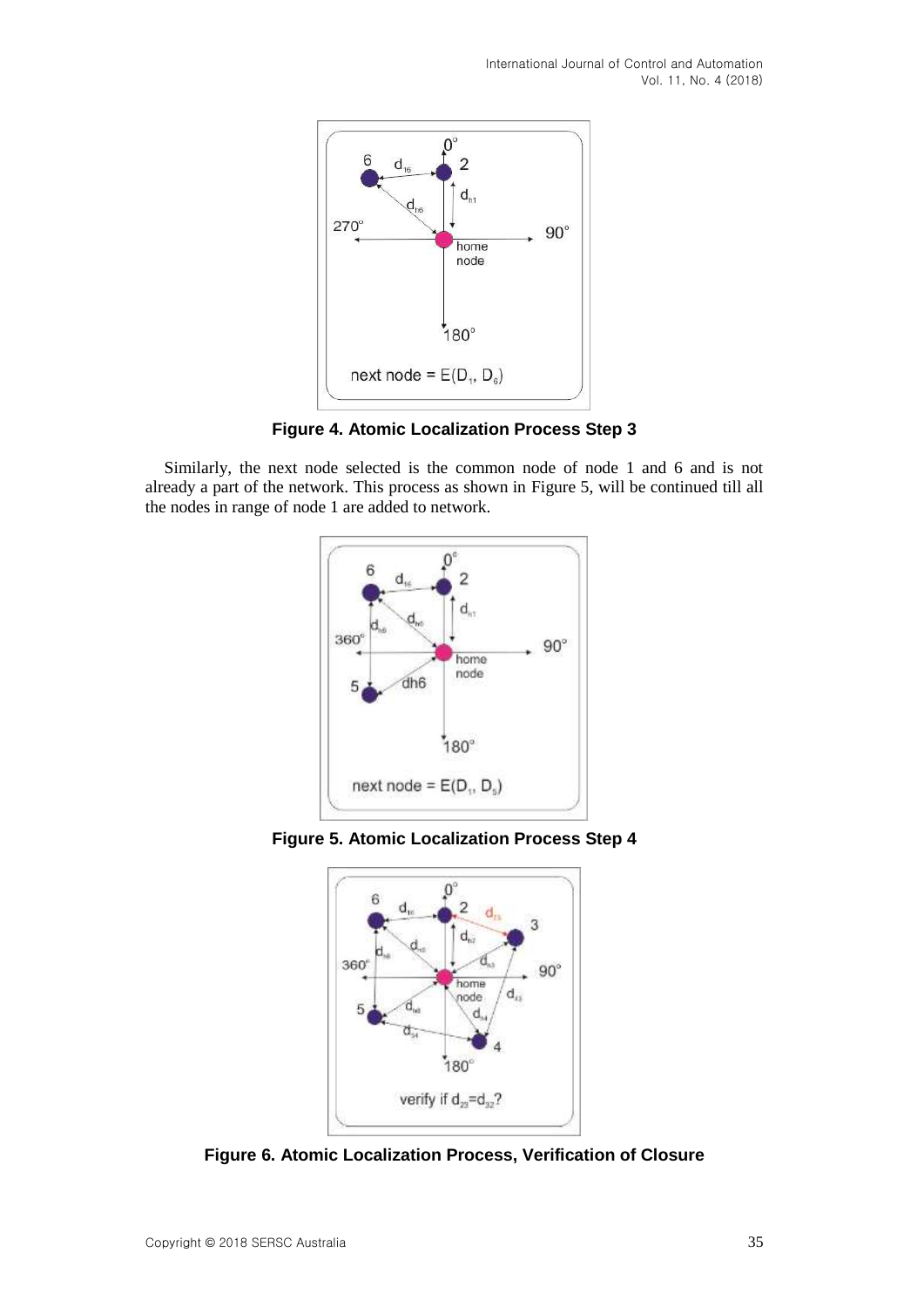The mutual distances of unchecked pairs are checked to verify closure of the graph. As shown in [Figure 6.](#page-4-2) When all the nodes are added to the distance vector table, the upper diagonal and lower diagonal matrices are not always symmetric. In the table, the distance between any two nodes (say i, j),  $d_{ij}$  is not always equal to  $d_{ij}$ . This error need to be corrected.

## **4. Related Work**

Atomic localization is performed by distance estimation at node to node level using distance estimation techniques such as time of travel. Time of travel can be error prone and processing delay may increase the estimated distance than actual distance. A technique discussed in [14] can be used to eliminate such errors. The mac layer protocols are used to eliminate processing delays in mac layer and above from total round trip time as shown in [Figure 2.](#page-2-1)The concept of atomic localization was inspired from kcdlocation algorithm[18] where any node can act as anchor node after estimating its location with the help of neighbouring locators. In the algorithm the authors illustrated an atomic localization algorithm (in Section 3.1) where one or more nodes can estimate their location where they are within one hop distance from an anchor and meet appropriate requirements.

Wormhole attack (simplex and duplex[15], [19]) is a very difficult attack to detect. The use of atomic localization data to resist against the wormhole attack is described in following sections. A simplex wormhole attack is where the attacker eavesdrop the beacon signals and retransmit to neighbouring nodes. Since the captured packets and retransmitted packets are in the range of same nodes, such attack is rather easy to detect with simple mechanisms. A duplex wormhole attack is a set of attacker nodes maintaining a tunnel/channel between the nodes. The packets eavesdropping at one end are broadcasted at the other end. Many solutions to such attacks are discussed in [15], [19], [12], [20].

In [21],[9],[10],[2]and [18] various localization algorithms were analysed and compared in different scenarios such as mobility of anchor nodes, mobility of sensor nodes and range based or range free techniques etc. Gradient descent localization discussed in [9] is an optimization technique to reduce the estimation error in localization process. Cuckoo search algorithm inspired by bird nesting habits as in [16] and Bat algorithm discussed in [23] for localization are optimization techniques to minimize estimation error in localization of wireless sensor networks.

In [24]–[27] security mechanisms for localization of wireless sensor networks are analysed and compared. Security mechanisms such as TSCD [14], where the temporal, special properties of the network are verified to detect the wormhole attacks on localization process. And SeRLoc[20] explains a defence mechanism against wormhole attack using hashing and locator verification.

# **5. Proposed Work**

### **Location Correction in Case of Tampered Locators**

Once the atomic localization process is completed, this data can be used to verify the accuracy of localization. Localization of sensor nodes is achieved with the help of beacon nodes. Beacon signals  $[B1=(d1, x1, y1)$  and  $B2=(d2, x2, y2)$  is used to find a node's location.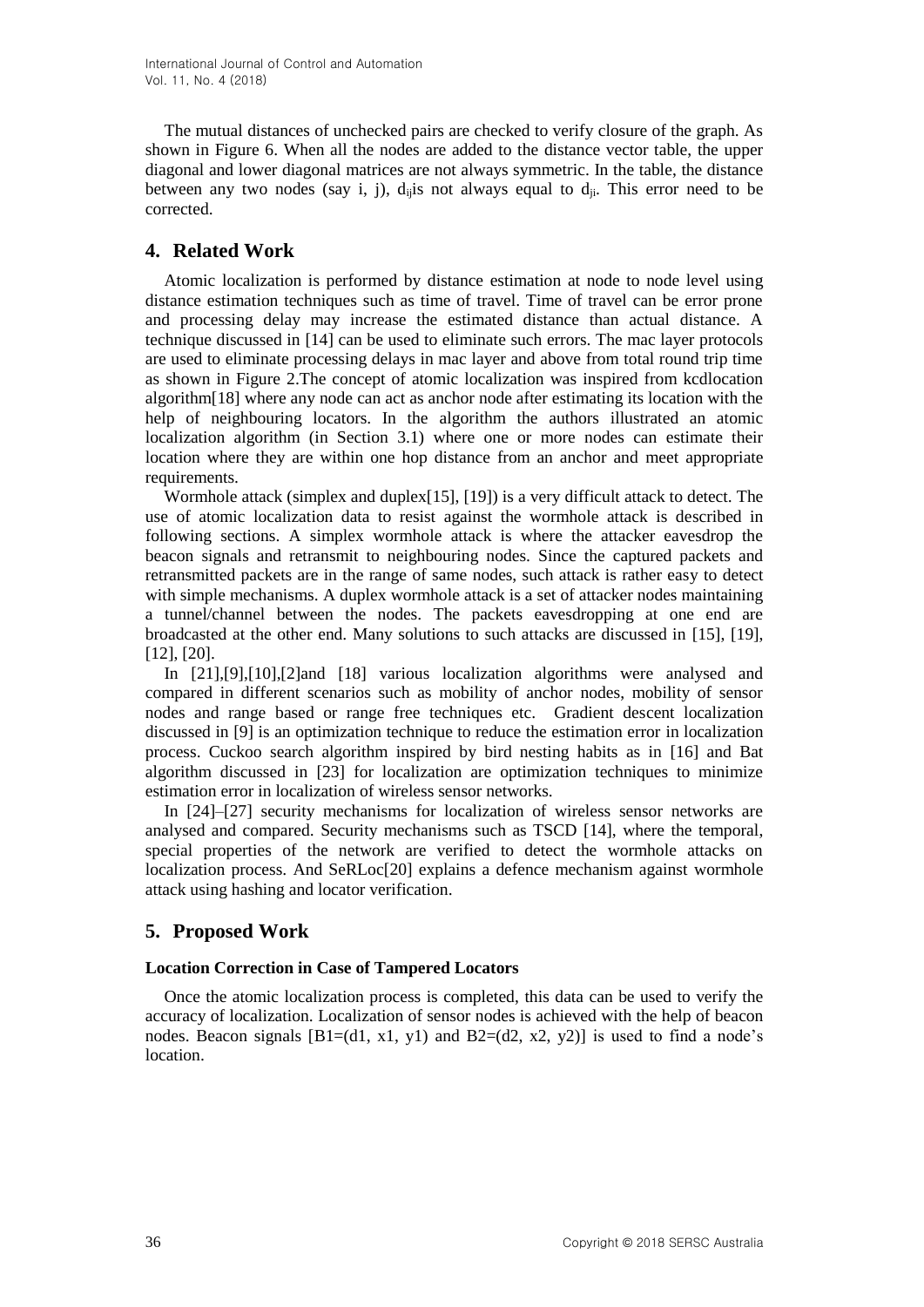<span id="page-6-0"></span>

**Figure 7. Verifying Consistence of Locator with Nodes in a Single Atom**

A beacon which is tampered with and is sending a false location is not consistent with the neighbours of the node (shown in [Figure7\)](#page-6-0).The node 1 is receiving information from B1 which is claiming a false location. The false location  $B1 = (x', y')$  is verified by checking consistency with the neighbours which are supposed to be in range of B1. The  $(x', y')$  of B1 if it is true, must be in range of node 4 (considering node-4 already has accurate location information). The node 4 identified its own location with the help of beacons B3 and B4 as shown in [Figure](#page-6-0) 7. When node 1 receives beacon signal form B1, if identifies the sensor nodes (in its atomic graph) which are close to the claimed location of B1. As in Figure 7, the claimed location of B1 is close to node 4. But node 4 is not actually in range of B1. This inconsistence can be identified as attack by tampering the beacon location. A locator, if it is detected to be tampered with, can be black listed and this information will be broadcasted through the network. Black listing a node can be a serious issue, if the number of beacon nodes is scarce. The beacon location can be corrected with the new location by sending a correction signal digitally signed by the legitimate nodes.

#### **Secure Localization Against Wormhole Attack**

Considering a wormhole link, which captures packets at one end of the atom and broadcast at the other end. As show in [Figure](#page-7-0) 8, the node-3 and node-2 are in range of W2 (Broadcasting end of wormhole link) which is tunnelling the packets from beacon B1. The location information of nodes under attack (nodes 3, 2) is disrupted. But the rest of the nodes are not under any attack. They have accurate location information. To verify the location accuracy, the location information should be verified with atomic graph. Distance between node 1 and 6 ( $d_{16}$ ) if nearly equal to the distance  $d_{16}$ ' calculated from beacon signal  $(d_{16})^2 = (x_1-x_6)^2 + (y_1-y_6)^2$ thenthe location is accurate. If the difference between  $d_{16}$ and  $d_{16}$ ' exceeds the threshold error, then the node is under wormhole attack. This verification is done with all the nodes in the atomic graph of 1. A set of nodes which are consistent with 1 and a set of nodes which are inconsistent with 1 are present in the network (with the presence of wormhole link). Multiple beacons in range of an atom can simplify this problem as shown i[n Figure 8](#page-7-0).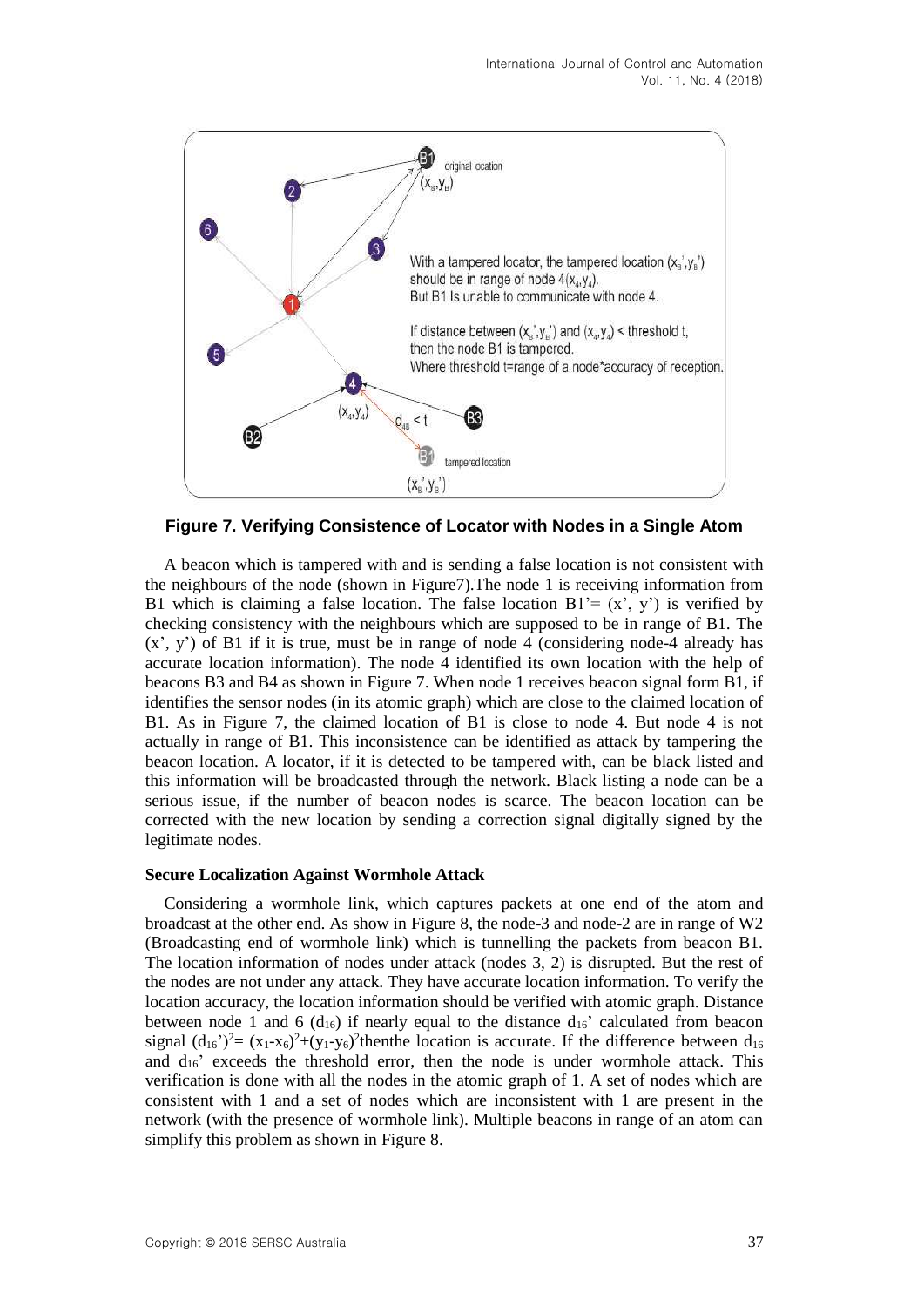<span id="page-7-0"></span>

**Figure 8. Securing Against Wormhole Attack**

The nodes 2, and 3 are consistent with each other, and nodes 5, 6, 2 are consistent with each other. The set of nodes which are in range of a common locator are the nodes which are under attack. The probability of other consistent set, to be in range with other single locator is inversely proportional to the number of sensor nodes in a single atom. More the number of nodes in an atom, less the probability of being in range of single locator, as the range of locatorsare limited. Considering the assumption that, the range of locators and sensor nodes is same.

### **Low Density of Beacon Nodes**

Low density of locator nodes is a severe issue in wireless sensor networks, especially in case of mobile locators (due to power constraints and physiological issues). The mobile nodes drain the power because of continuous change of location, altering neighbour nodes, path calculations *etc.*, which cause them to die-off the network and this causes low density of mobile beacons in the network. Such low density could cause many sensor nodes to waste resources on Loc\_req requests and long awaken time. Atomic localization can provide reliable solution for such problems.

A node can use the location information from its neighbours to identify its location. When a node has received enough beacon signals to compute its location, it can act as beacon for its neighbours. A node in an atom can use its neighbour's location to compute its own location. In general, in wireless sensor networks, a sensor node's location is not used for localization of other sensor nodes, because the error propagates in further steps. But in atomic localization, only nodes in same atom are used to get beacon signal, and also the accuracy is not reduces because multiple nodes in the atom are already consistent with each other. Thus the probability of achieving location information accurately with a low density of beacon nodes increases with atomic localization.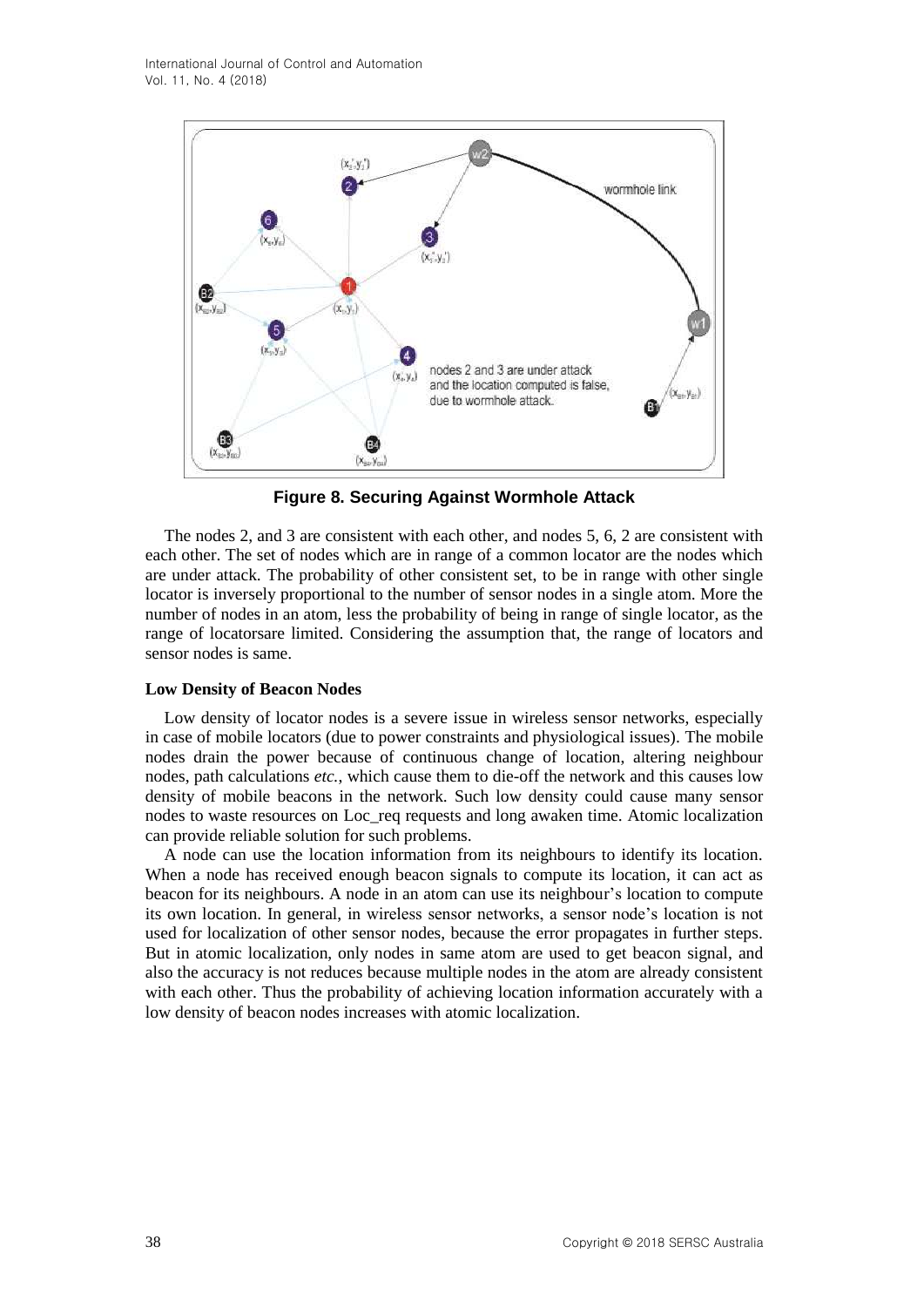<span id="page-8-0"></span>

**Figure 9. Localization at Low Density of Beacon Nodes Condition**

Considering a case of mobile beacons in a network, where it is broadcasting the beacon signal periodically. As shown in [Figure 9,](#page-8-0) the beacon B1 at time t1 communicates with node-5, and as time passes, the beacon B1 moves to a different location as sown in figure. Similarly, considering another beacon B2, and it moves from one location to other from time t3 to t4. In such scenario, node 5 and node 4 can perform localization process as they are able to receive two beacon signals from B1 and B2, but the nodes 1 and 3 has only one beacon signal, and nodes 6 and 2 received no beacon signal. Thus the nodes 1, 3, 2 and 6 are still waiting for beacon signal and resources are being wasted. To avoid this problem, the sensor nodes 5 and 4 (which are aware of their location) can be used for further localization process of remaining nodes.

### **6. System Model**

We assume that the system consists of a set of sensor nodes (s nodes) with unknown location and a set of locator nodes (l nodes) with known location, position can be acquired through GPS receivers. We assume that all the nodes are deployed randomly in the network in a region A. Random distribution of nodes is assumed to be following the Gaussian distribution. As shown i[n equation](#page-8-1) 1.

(|µ, ) = 1 σ√2µ − (−µ) 2 2<sup>2</sup> … … … … … … … … … … … … … … … … … … … … … (1)

<span id="page-8-1"></span>χ is the random variable with normal distribution or Gaussian distribution, σ is the standard deviation of input data,  $\sigma^2$  is variance and  $\mu$  is the mean or median or mode as applied by the user. The l-nodes are assumed to be moving randomly with constant speed and the density of the nodes is not uniform. The random motion is assumed to be gaussmarkov random motion. The speed of a moving node is defined in [equation](#page-8-2) 2, and direction of motion is defined in equation 3.

<span id="page-8-2"></span>
$$
S_N = (\alpha \times S_{N-1}) + ((1 - \sigma) \times S_{mean}) + \sqrt{(1 - \alpha^2) S_{mean} - 1} \dots \dots \dots \dots \dots \dots \dots \dots \dots \dots (2)
$$

$$
D_N = (\alpha * D_{N-1}) + ((1 - \sigma) * D_{mean}) + \sqrt{(1 - \alpha^2)D_{mean} - 1}) \dots \dots \dots \dots \dots \dots \dots \dots \dots (3)
$$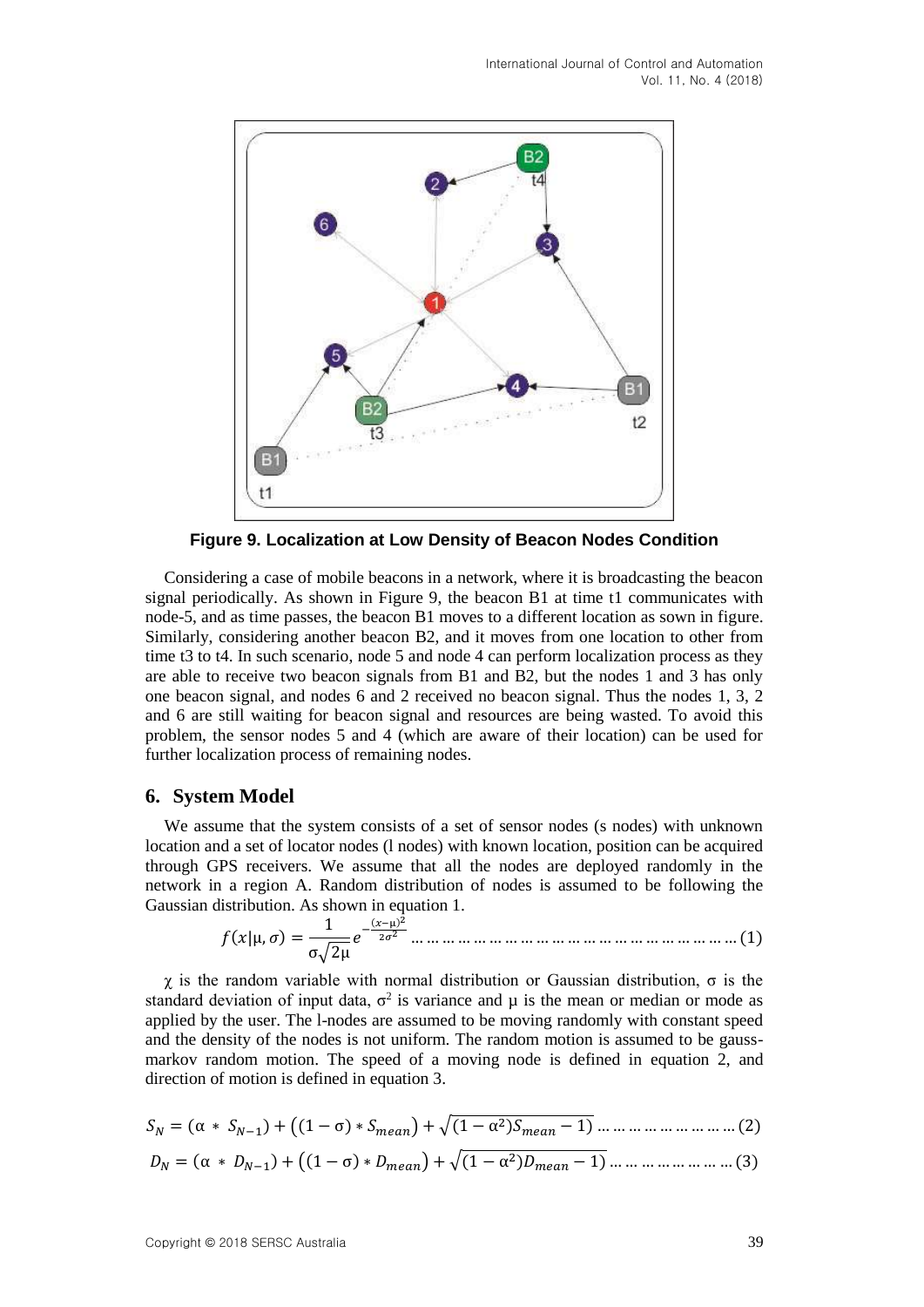$\sigma$  is the turning parameter, S<sub>MEAN</sub> and D<sub>MEAN</sub> are mean values of speed and direction. The values of  $S_{XN}$  and  $D_{XN}$  are random values determined by Gaussian distribution. When the value of  $\alpha$  is zero, the function generates random movements, and when  $\alpha$  value equals 1, we get complete linear node movement. The transmission range of all the nodes (s nodes and l nodes) is assumed to be same. The number of locators in range of a sensor node is defined in [equation](#page-9-0) 4.

<span id="page-9-0"></span>Number of 1-nodes in range of an s-node= (total no of 1-nodes/ $A$ )( $\pi R^2$ )...................(4)

A is the area of network, R is the radial range of a node, thus  $(\pi * R^2)$  represents area of coverage of a node. In a network with 200 locator nodes distributed randomly in an area of 100 square meters, if the radial range of a node is 1 meter, the number of locator nodes in range of an s-node is  $(200/100)^*(\pi * 1^2)=2\pi = 6$  or 7 For a given system, with the use of atomic localization; the area of control of a node increases due to the atomic nature of all the s-nodes in an atom. Thus the coverage of an s-node increases with the use of atomic localization. The increase in probability of localization with the use of atomic localization is described in equation 7.

θ = 2−1 ( 2 ) … … … … … … … … … … … … … … … … … … … … … … … … (5)

Where d is the distance between two nodes; r is the radio coverage of nodes;

| <i>J</i> verlapping area of any two nodes, $A_0 = \theta \left(\frac{r^2}{2}\right) - \left(\frac{1}{2}\right)r^2 \sin(\theta)$ ( <i>€</i> |
|--------------------------------------------------------------------------------------------------------------------------------------------|
|                                                                                                                                            |

The probability of detection of wormhole link using the property "single message from single locator", also increases by same factor as shown equation 7 and in above example 1. Increase in probability of localization and detection of a wormhole can be derived as

Increase in probability of detecting a wormhole is given by [equation 8,](#page-9-1) Where N is number of nodes in an atom, and  $\Theta$  is in radians.

Δ = (π − θ 2 ) − ( 1 2 sin(θ)) 2π … … … … … … … … … … … … … … … … … . (8)

### <span id="page-9-1"></span>**7. Results**

The localization problem is simulated in MATLAB in 2D space. We assume that all the nodes; sensor nodes, benign locator nodes and malicious locators have same radio range. All the nodes were distributed randomly. It is also assumed that the node density is not uniform throughout the region. Error free TOA measurements are assumed. After applying algorithm 1; with area 100m  $\overline{X}$  100m, range r=15m, number of sensor nodes=100, number of benign locators=45, number of malicious locators=10. Distribution of locators, sensors and malicious nodes is shown in figure 10. The mean square error estimation of all the nodes is observed to be 38.79m. Of all the 100 nodes in the network, it is observed that only 60 nodes were able to have accuracy of localization less than 1m. This is shown i[n Figure 11.](#page-10-0)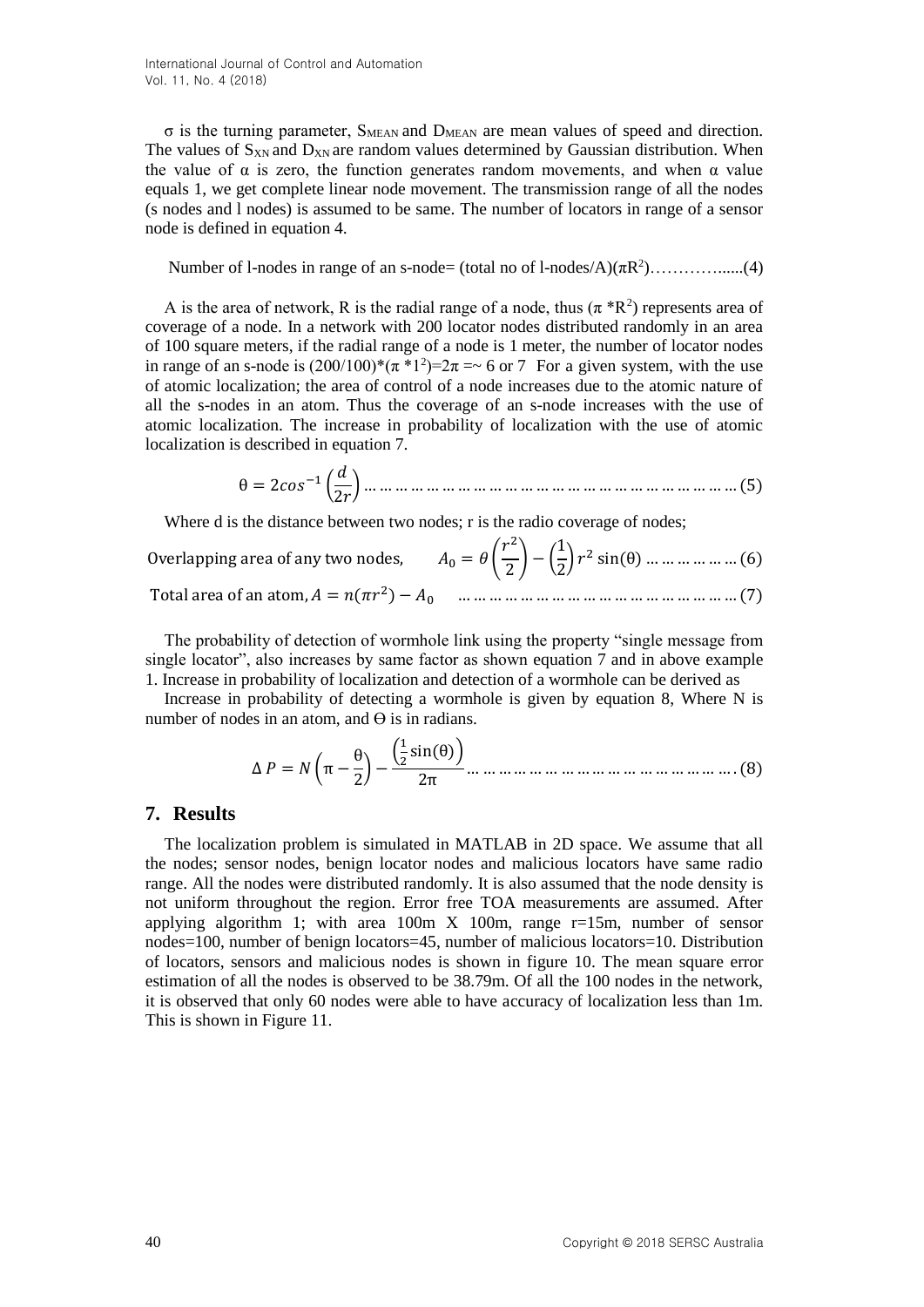International Journal of Control and Automation Vol. 11, No. 4 (2018)



**Figure 10. Network with Area 100 Square Meters**

<span id="page-10-0"></span>

**Figure 11. Location Estimation without using Atomic Localization**

It is observed that the location error is high and many nodes were under attack. With the use of atomic localization and algorithm 2; the localization error is greatly reduced and more number of nodes are able to achieve accurate location. The comparative output of localization result with and without atomic localization technique is as follows.

With respect to area of distribution, the accuracy of localization in both cases, and the percentage of nodes that were able to localize accurately is identified. The parameters for the simulation are area=100 X 100 m<sup>2</sup>, range of each node= 20m, number of benign locators  $= 35$ , number of malicious locators $= 10$ . For the above parameters, the mean square estimation error and successful localized sensors is plotter i[n Figure 12](#page-11-0)[, 13](#page-11-1).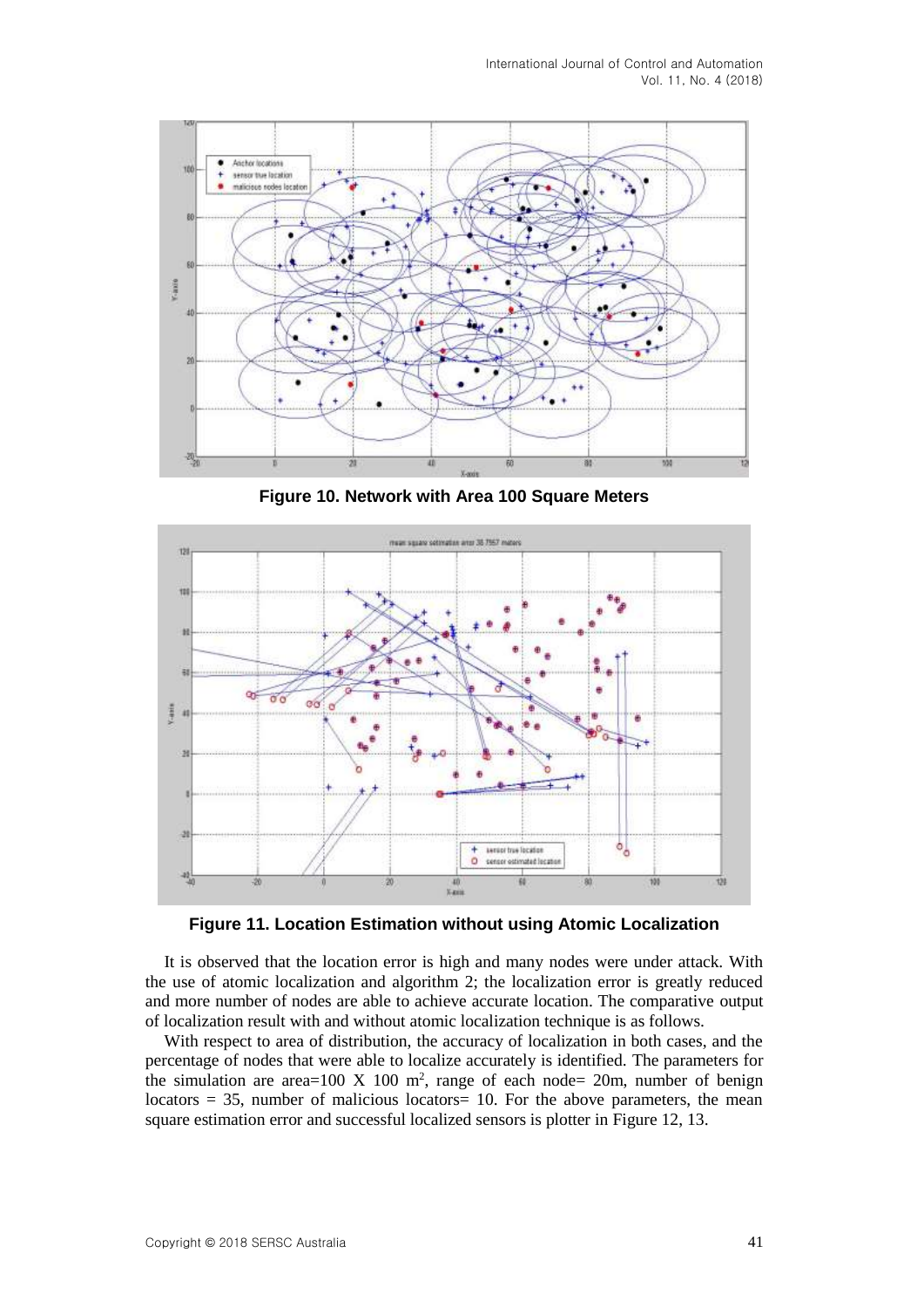<span id="page-11-0"></span>International Journal of Control and Automation Vol. 11, No. 4 (2018)



**Figure 12. Mean Square Error Estimation for Varying Density of Sensor Nodes**

It is observed that, the mean square error is not dependent on the density of nodes when the atomic localization is not used. But, with the use of algorithm 2, the mean square error is constantly decreasing with respect to increasing density of sensor nodes. The coordinated operation of nodes in atomic localization results in better performance with high density of sensor nodes.

<span id="page-11-1"></span>

**Figure 13. Number of Successful Localizations with Respect to Varying Density of Sensor Nodes**

The above [Figure 13](#page-11-1) shows the number of successful localizations with respect to varying density of sensor nodes. It is again clear that the latter case shows better performance with increasing density of sensor nodes. Without using atomic localization, the number of nodes with successful location estimation is constant, because even though the density of nodes is increased, the number of locators is unchanged, and the sensor noes are not in coordinated operation.

The [bar-chart](#page-12-0) in [Figure 14](#page-12-0) shows the estimation error plotted against number of locator nodes in the network. In the case without atomic localization, the estimation error with increasing locator density is not decreasing. As all the sensor nodes are working independently, the estimation error is dependent on malicious nodes, but not very much influenced by density of locator nodes. In the latter case, where the sensor nodes are working in co-ordinated manner, the mean square error is consistently reducing with the increased density of locators. As the locator density is increasing, as described in our proposal, the sensor nodes are able to distinguish between the benign and malicious nodes. Thus, the accuracy of localization increases.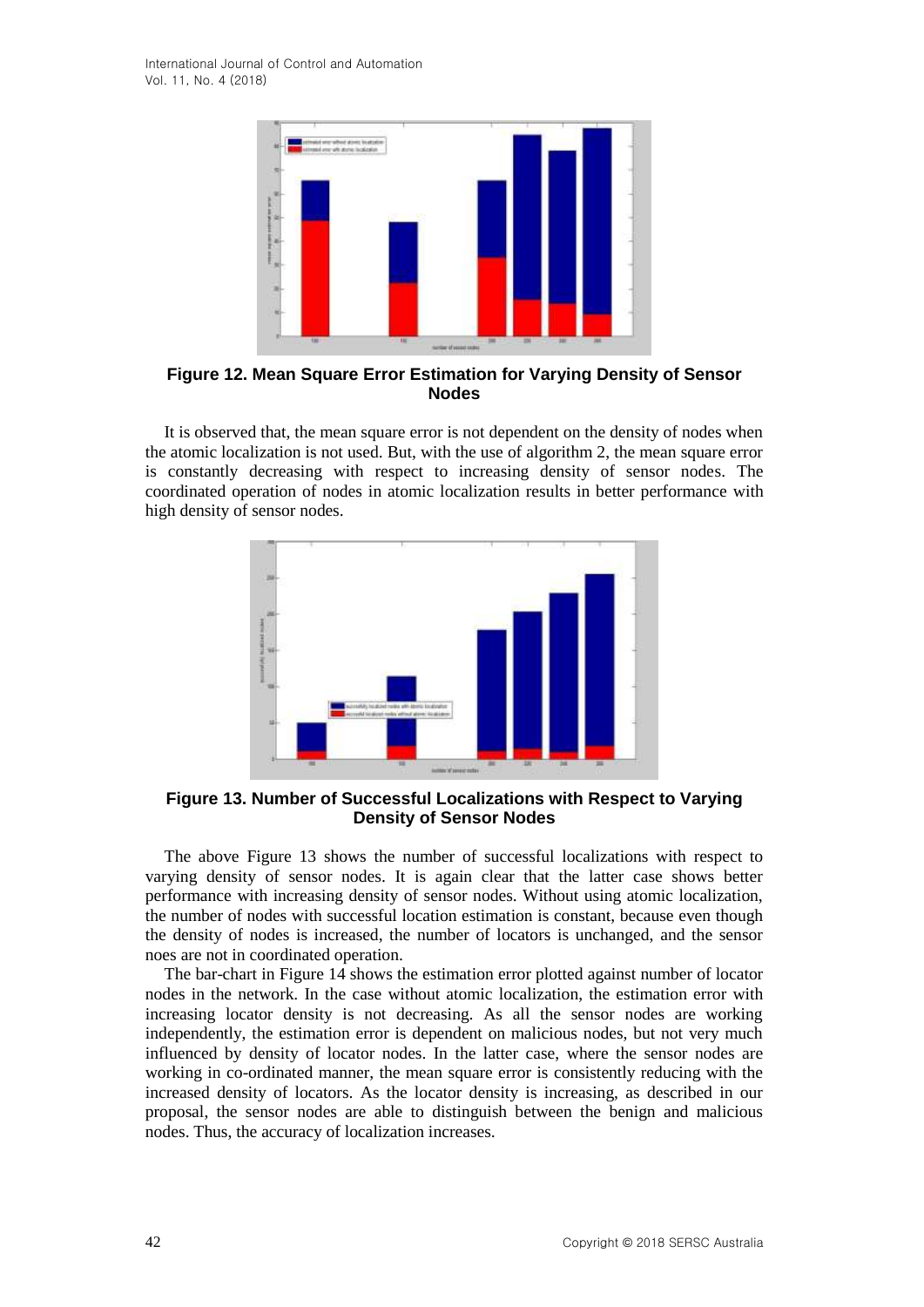<span id="page-12-0"></span>The parameters taken for this case are as follows. Area  $100m X 100m$ ; range, r=15m; number of sensor nodes=100, number of malicious nodes=10.



**Figure 14. Mean Square Error with Respect to Varying Locator Density**

<span id="page-12-1"></span>The [Figure 15](#page-12-1) shows the number of successfully localized nodes with respect to varying density lo locators. It can be seen that, irrespective of the density of locators, the atomic localization is able to provide the location for many sensor nodes. With the formation of atoms, and communication with neighbours, sensor nodes are able to identify their location with sufficient number of locators. In previous case, without coordination of sensor nodes, the successful localization of nodes is dependent on locator density, and is also very less as compared to atomic localization.



**Figure 15. Number of Successful Localized Sensors with Respect to Varying Locators**

Noisy TOA measurements can reduce the accuracy of localization. But in general, atomic localization retains its accuracy, high probability of localization and high probability of anomaly detection. Location correction using atomic localization is complex when compared to non-coordinated operation due to high connectivity and message exchange between neighbours. But as the communication is limited to its neighbours *i.e.*, only one step, the complexity of message exchange does not become a burden.

#### **References**

- [1] D. Gao, Y. Liu, F. Zhang and J. Song, "Data Aggregation Routing for Rechargeable Wireless Sensor Networks in Forest Monitoring", Wirel. Pers. Commun., vol. 79, no. 1, **(2014)**, pp. 773-788.
- [2] P. Rawat, K. D. Singh, H. Chaouchi and J. M. Bonnin, "Wireless sensor networks: a survey on recent developments and potential synergies", J. Supercomput., vol. 68, no. 1, **(2014)**, pp. 1-48.
- [3] M. H. Yaghmaee, N. F. Bahalgardi and D. Adjeroh, "A prioritization based congestion control protocol